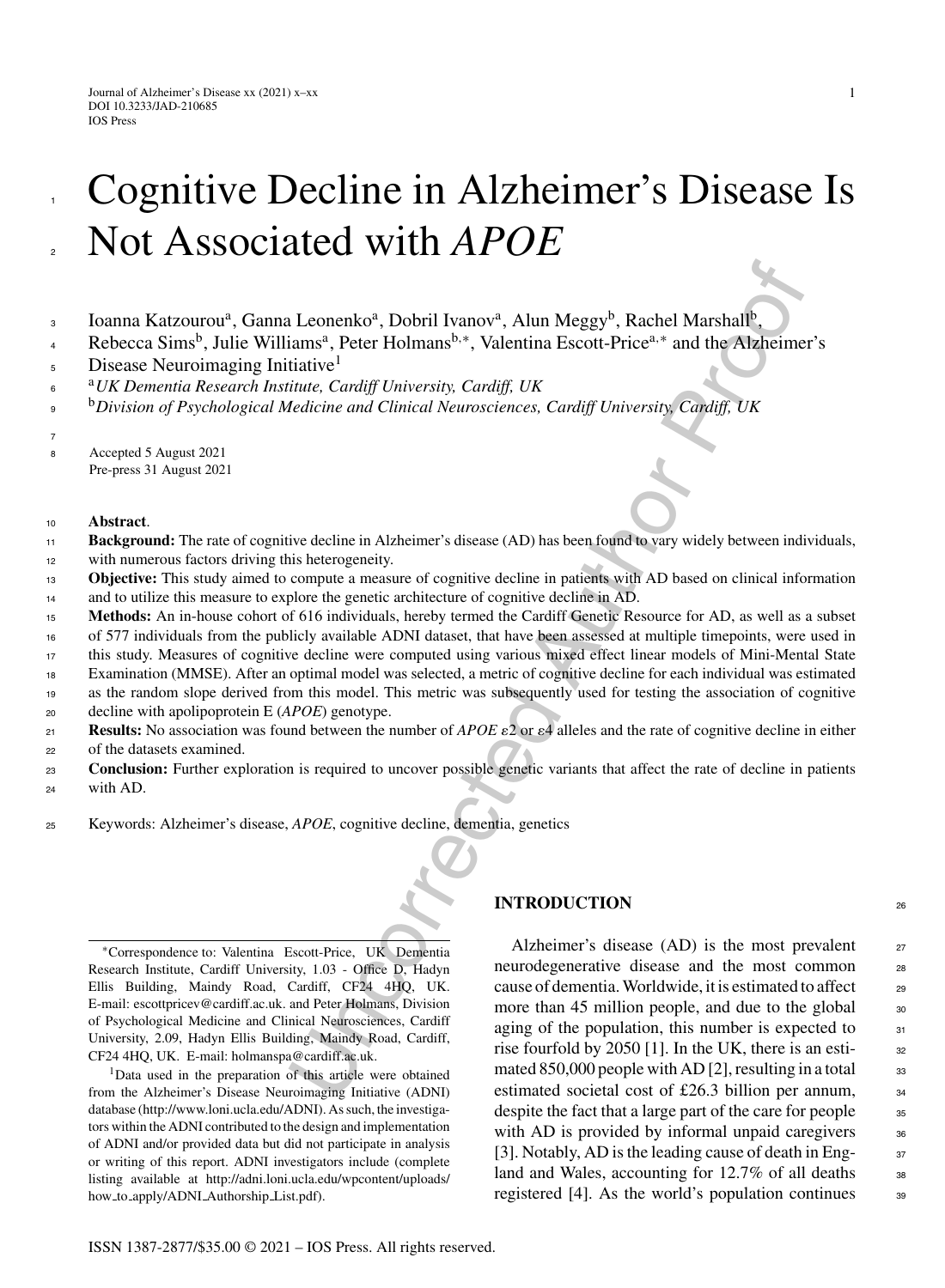to age, the resources required to adequately address AD will greatly increase, and effective interventions to delay the onset and the progression of the disease will be necessary to reduce the impact it has both on the people directly affected and on society as a whole.

 The severity of the symptoms and the rate of dis- ease progression are important factors to consider regarding AD, as people with a severe phenotype or a rapid decline are considerably more likely to require additional care resources, including early institution- alization and increased total societal costs even with 51 informal caregiving [5, 6]. Therefore, attenuating the rate of cognitive decline in people with AD can be effective in decreasing the societal burden of demen- tia in addition to reducing the risk for developing <sup>55</sup> AD.

 Both population-based and clinical studies have shown that only about 30% of AD patients manifest a slow progression, with the majority of individuals declining rapidly after diagnosis [7–9]. Various fac- tors have been implicated in the rate of progression <sup>61</sup> in AD, including educational attainment, medical comorbidities, nursing home placement, age, and baseline cognition level [10–13]. However, the results remain inconclusive and there are currently no reli-able methods to predict disease progression in AD.

 There are numerous methods of assessing disease severity and progression in individuals with AD, most of them being questionnaire-based assessment scales. The most commonly used scale, both in research and in clinical settings, is the Mini-Mental State Examina- tion (MMSE) [14]. MMSE has the advantage of being quick and easy to administer, which is particularly important when it comes to dementia patients; how- ever, it only examines cognition and does not take into account other areas of functioning that AD tends to affect. Other assessment scales, like Clinical Demen- tia Rating [15] and Activities of Daily Living [16], focus on additional domains of every day function- ing, making them a preferred method of assessing different areas of deterioration, apart from cogni-81 tion. Moreover, there are also a number of biological predictors commonly used in monitoring progres- sion in AD, including blood and cerebrospinal fluid 84 biomarkers [17], as well as neuroimaging methods <sup>85</sup> [18].

 The evidence for a genetic predisposition to 87 faster decline in patients with AD is inconclusive. 88 Apolipoprotein E (APOE)  $\varepsilon$ 4 allele is the strongest genetic risk factor for sporadic AD [19]. Numer- ous studies have examined the association of the *APOE* genotype with disease progression and cognitive decline in patients with AD. However, the results 92 are conflicting, with some studies finding that the 93 *APOE*  $\varepsilon$ 4 allele is associated with faster progression  $[20-22]$ , and other showing opposing results  $[23-25]$ . 95

and factors to consider<br>a severe phenotypo or a mathematic and their caregivers, as well as medical professions a severe phenotypo or a mathematic avore identifying individuals that are at the societization with an anguld It is evident that being able to predict the rate of  $\qquad$  96 decline in AD patients using readily available clinical information would be of great use both to patients <sup>98</sup> and their caregivers, as well as medical professionals.  $\qquad \circ$ Moreover, identifying individuals that are at risk of 100 a rapid decline would be of great use in the design 101 and implementation of clinical trials for therapeutic 102 interventions, as they are the patients that are most 103 likely to manifest results within a short timeframe. 104 Various methods of predicting cognitive decline have 105 been suggested. Machine learning algorithms have 106 been previously employed to assess progression in 107 dementia, using a wide variety of predictors, including neuroimaging data [26, 27], amyloid positron 109 emission tomography (PET) [26], and various cogni- $110$ tive assessment scales [28, 29]. Latent class models 111 and mixed effects models have also previously been 112 investigated  $[13, 30]$ . However, there is no universally  $113$ accepted method of modelling cognitive decline in 114 AD patients.

This study aims to derive, assess, and compare 116 measures of cognitive decline, while accounting for  $117$ different number of participants' assessments and 118 potential confounders in patients with AD, and to test 119 the association of the *APOE* genotype for the progression measure derived. A replication of the results was 121 attempted using Alzheimer's Disease Neuroimaging 122 Initiative  $(ADNI)$  [31] data. 123

### **METHODS** 124

#### **Sample** 125

This study included individuals from two datasets, 126 a cohort 616 individuals known as the Cardiff Genetic  $127$ Resource for AD genotyped as part of the GERAD  $128$ dataset [32, 33] and a subset of the publicly available  $_{129}$ ADNI database, including participants that enrolled 130 in ADNI with AD or were diagnosed with AD at later  $131$ assessments. Out of the Cardiff Genetic Resource for 132 AD, 540 individuals had late-onset AD (LOAD), with  $133$ onset of symptoms at 65 years of age and above, 134 and 76 had early onset AD (EOAD). The number of 135 assessments varied between individuals, with a range 136 between 2 and 8, with an interval spanning between  $7 \qquad \qquad \text{137}$ months and 16 years. The ADNI design is described 138 in detail elsewhere  $[31]$ . Out of the available ADNI  $\qquad$  139 participants, 577 had two or more assessments with 140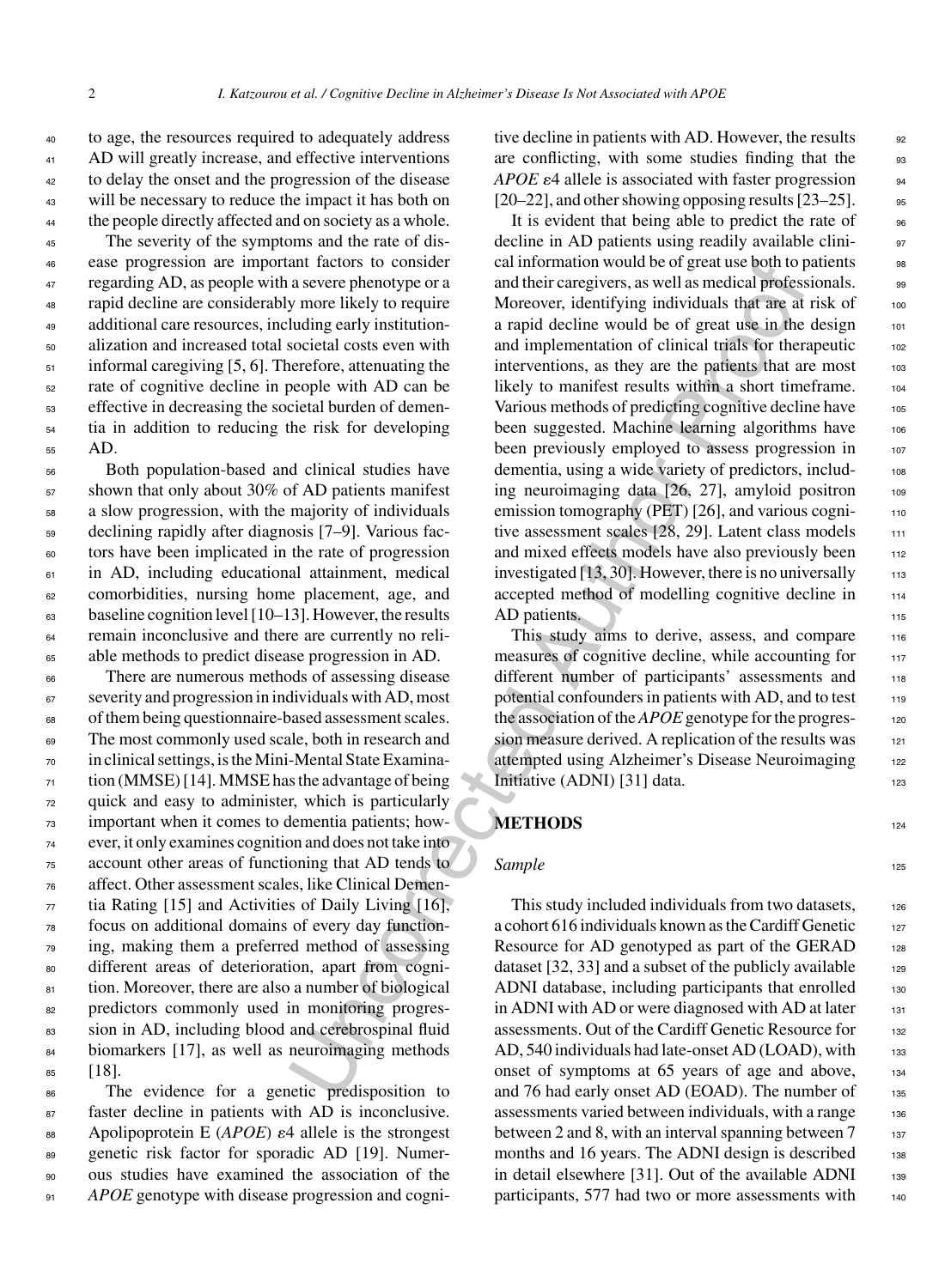<sup>141</sup> a diagnosis of AD and were included in this analy-142 sis, 518 having LOAD and 59 having EOAD. MMSE <sup>143</sup> was used as a measure of cognitive function in this <sup>144</sup> study.

<sup>145</sup> *Generation of measures of decline*

available assessments,<br>
the first stage, the genotypein was performed<br>
frect smokes were control illumina 610 micromery and is described in<br>
from the discussion of the control incomery and is described in<br>
to more and the In order to account for all available assessments, a number of linear mixed effects models were con-148 structed and subsequently compared. Mixed effect models are an advantageous method of analyzing longitudinal data as they allow for random disease progression effects that vary between individuals, as well as the varying number of assessment per individual and the variable length of time between assessments, which are commonly seen in longitudi- nal studies [34]. For all the models we tested, MMSE score at several assessment points was the dependent variable, and to account for the fact that the same individual was assessed at multiple time points, the individual ID was included as a random effect. Since the rate of progression may depend on disease dura- tion [7], we first assessed the model where duration at the time of each assessment was included as a ran- dom effect. Disease duration, defined as time elapsed between onset of AD symptoms and each cognitive assessment, was selected as the variable of interest, based on existing literature highlighting the fact that time elapsed since symptom onset affects cognitive decline more than age in AD patients [7]. Age at dis- ease onset is not known for the participants of ADNI. 170 Therefore, for individuals that entered the study as AD patients, disease duration was calculated as time elapsed from study enrolment [22]. For individuals that developed dementia while the study was ongo- ing, duration was defined as time elapsed since the first assessment in which they were classified as AD patients. Next, the inclusion of a number of addi- tional independent variables was assessed. Age at each assessment was added as a fixed effect, then a random effect, and subsequently age was added as both a fixed and a random effect. Duration and gen- der were also added as fixed effects sequentially, as they have been shown to influence the rate of decline [22, 35]. The models are further described in Sup- plementary Table 1. The random slopes for disease duration generated by the models were extracted for each individual and utilized as measures of cognitive decline in subsequent analyses.

<sup>188</sup> The derived rate of decline measure was compared <sup>189</sup> between individuals with EOAD and LOAD, using <sup>190</sup> linear regression, adjusting for age and sex.

All statistical analyses were performed using the 191 statistical software R [36] and the linear mixed models were generated using the package  $Im(4)$  [37].  $193$ 

#### *APOE genotype analysis* 194

The samples were genotyped in two stages. For 195 the first stage, the genotyping was performed on the  $_{196}$ Illumina  $610$  microarray and is described in detail  $197$ elsewhere [32, 33]. For the second stage, genotyping  $_{198}$ was performed on Illumina GSA array, and completed in three waves in Lille, Cardiff, and Edinburgh. 200 The number of *APOE*  $\varepsilon$ 4 and  $\varepsilon$ 2 alleles was derived  $\qquad$  201 for each individual using the  $rs429358$  and  $rs7412$  202 variants. For ADNI, *APOE* genotype was available 203 through whole genome sequencing, as and described <sup>204</sup> in detail elsewhere [31]. The association of the number of  $\varepsilon$ 4 and  $\varepsilon$ 2 alleles with decline was assessed  $206$ using linear regression. The statistical analyses were 207 conducted using  $R$  [36].

**RESULTS** 209

#### **Sample characteristics** 210

The demographic characteristics of the Cardiff 211 Genetic Resource for AD are illustrated in Table 1. 212 For the individuals with LOAD, the mean age at 213 recruitment was 81.89, mean age at last assessment 214 was 84.33 and the mean number of assessments was 215 3.13. Mean MMSE score at first assessment was <sup>216</sup> 16.82, mean MMSE score at last assessment was 217 11.34 and 69.82% of the individuals were female. For  $_{218}$ the individuals with EOAD, the mean age at recruit-<br>219 ment was  $66.80$ , mean age at last assessment was  $220$ 69.85 and the mean number of assessments was 3.15. <sup>221</sup> Mean MMSE score at first assessment was 18.49, 222 mean MMSE score at last assessment was 12.96 and 223 both sexes were equally represented in the dataset. 224 Note, that even at the first assessment the MMSE 225 score for 40 individuals were 0. We have included  $_{226}$ these individuals in the analyses, as it has been shown <sub>227</sub> that cognitive fluctuation is common in AD [38], and  $228$ for a number of these individuals MMSE score in  $229$ later assessments was not 0. 230

### *Generation of measures of decline* 231

The model selected as the optimal model for 232 assessing rate of decline in this dataset included age 233 at assessment and disease duration as random and <sup>234</sup> fixed effects and sex as fixed effect. The random 235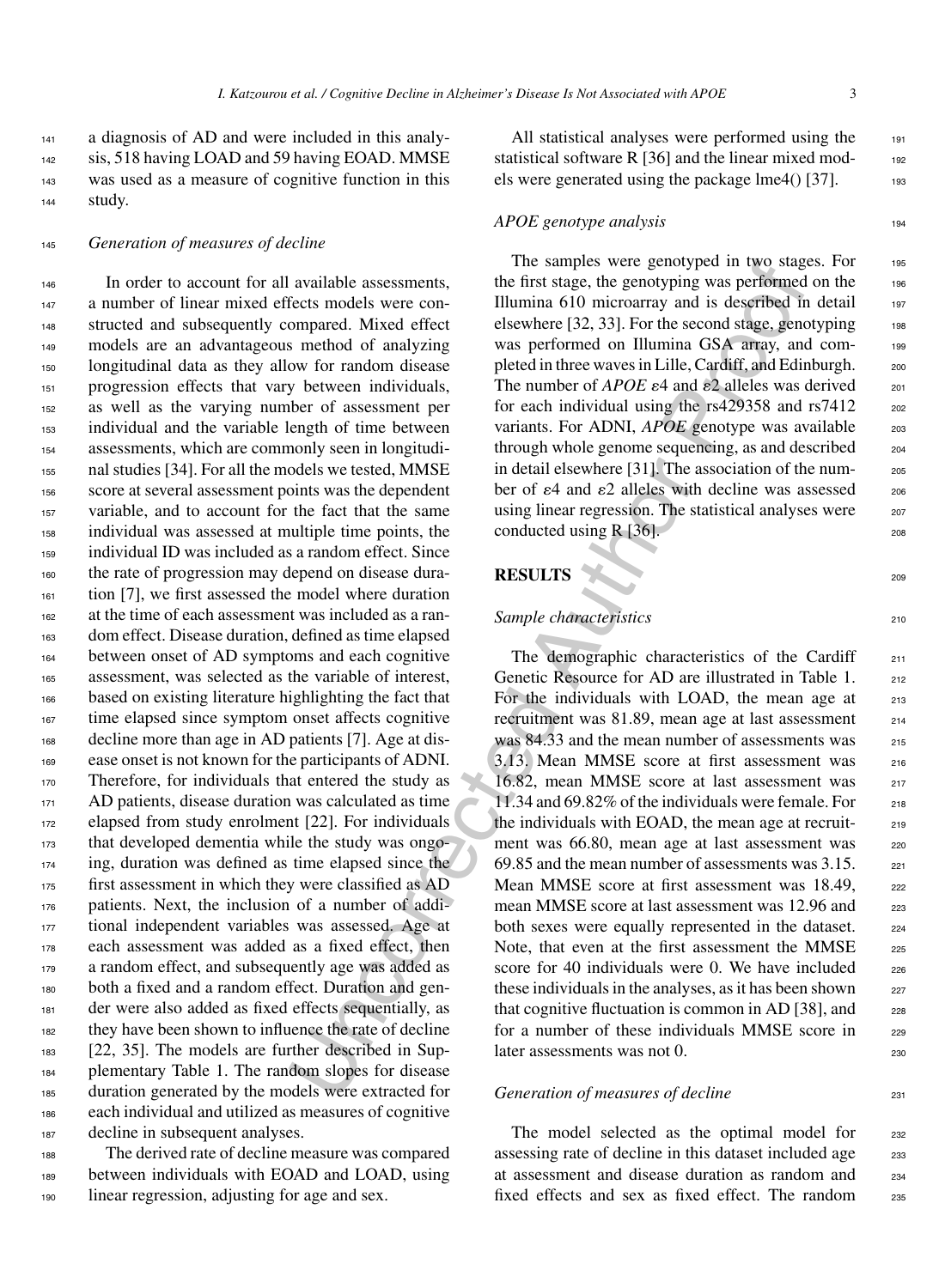| COHOL CHARGE ISLICS |       |              |  |  |  |
|---------------------|-------|--------------|--|--|--|
| Mean                | SD    | Range        |  |  |  |
|                     |       |              |  |  |  |
| 81.89               | 6.10  | $67 - 94$    |  |  |  |
| 84.33               | 6.09  | 68-102       |  |  |  |
| 3.13                | 1.14  | $2 - 8$      |  |  |  |
| 16.82               | 8.52  | $0 - 30$     |  |  |  |
| 11.34               | 9.09  | $0 - 30$     |  |  |  |
| Female $(\% )$      |       | Male $(\% )$ |  |  |  |
| 377 (69.82)         |       | 163 (30.18)  |  |  |  |
|                     |       |              |  |  |  |
| 66.80               | 7.01  | $41 - 83$    |  |  |  |
| 69.85               | 7.18  | 44-84        |  |  |  |
| 3.15                | 1.12  | $2 - 7$      |  |  |  |
| 18.49               | 8.69  | $0 - 29$     |  |  |  |
| 12.96               | 10.30 | $0 - 30$     |  |  |  |
| Female $(\% )$      |       | Male $(\%)$  |  |  |  |
| 38 (50)             |       | 38 (50)      |  |  |  |
|                     |       |              |  |  |  |

Table 1 Cohort characteristics

 effects of age at assessment and disease duration were included to model individual-specific varia- tion in cognitive decline. The fixed effect of sex, age at assessment and disease duration were significant predictors of cognitive performance ( $\beta$  = 2.779,  $p = 4.34 \times 10^{-19}$ ,  $\beta = -0.165$ ,  $p = 4.28 \times 10^{-17}$ , and  $= 242$   $\beta = -1.217, p = 1.32 \times 10^{-18}$ , respectively), therefore they were also included in the model. The direc- tion of the effect indicates that cognitive performance decreases with age (by 0.165 MMSE points per year of age) and disease duration of AD (by 1.217 MMSE points per year of disease). Furthermore, females have higher cognitive performance than males of the same age and disease duration (by 2.779 MMSE points). The distribution of random slopes for disease duration derived from this model is shown in <sub>251</sub> Fig. 1.  $252$ 

The difference in rate of decline between indi-<br>253 viduals with LOAD and EOAD was compared. 254 Interestingly, individuals with EOAD seem to decline <sub>255</sub> slower than individuals with LOAD, although the 256 difference is not statistically significant  $(\beta = -0.158,$  257  $p = 0.307$ ). These results are illustrated in Supplementary Figure 3. 259

#### Association of cognitive decline with APOE 260

The purpose of this analysis was to determine 261 whether  $APOE$  is a significant predictor of the rate of  $262$ cognitive decline. As above, the measure of decline  $263$ used here was derived from the optimal mixed effect  $_{264}$ linear model. The number of  $APOE \varepsilon_4$  and  $\varepsilon_2$  alleles  $\qquad$  265 was not associated with progression in this analysis 266 ( $p$ -values 0.938 and 0.423, respectively). This result  $_{267}$ is also illustrated in Supplementary Figures 5 and 6.  $\qquad$  268

#### *Replication* 269

The publicly available ADNI dataset was used to  $270$ replicate the analyses described above. The demo- <sup>271</sup> graphic characteristics of the dataset are illustrated 272 in Table 2.  $273$ 

The distribution of measures of decline is illus-<br>274 trated in Fig. 2.  $275$ 



Fig. 1. Density plot of random slopes derived from the model for the Cardiff Genetic Resource for AD.

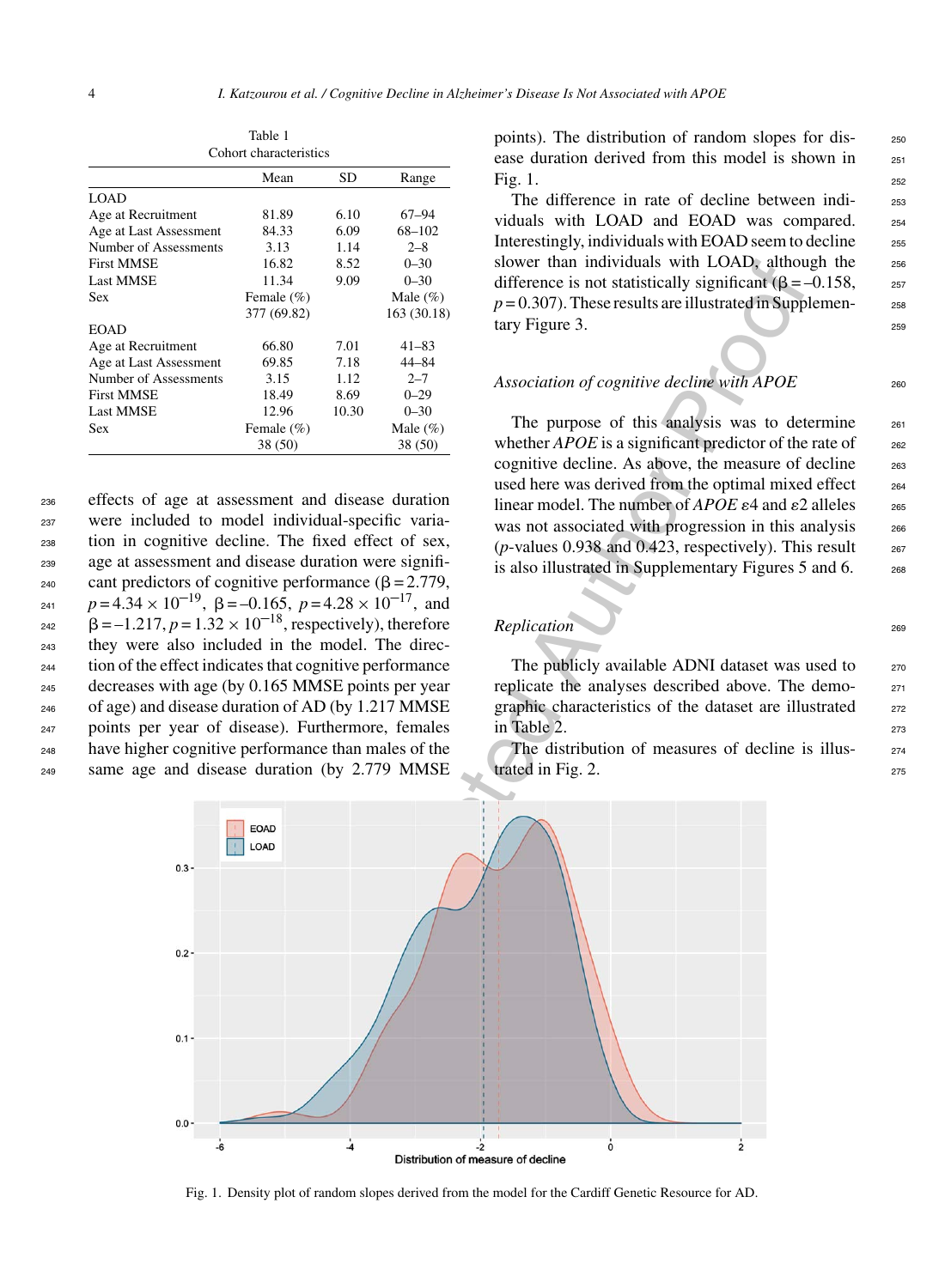| Conort characteristics of ADNI dataset |                |      |              |  |  |
|----------------------------------------|----------------|------|--------------|--|--|
|                                        | Mean           | SD   | Range        |  |  |
| <b>LOAD</b>                            |                |      |              |  |  |
| Age at Recruitment                     | 77.43          | 5.99 | 65.08-94.45  |  |  |
| Age at Last Assessment                 | 78.94          | 5.89 | 66-94.60     |  |  |
| Number of Assessments                  | 3.47           | 1.11 | $2 - 9$      |  |  |
| <b>First MMSE</b>                      | 23.08          | 3.14 | $2 - 30$     |  |  |
| <b>Last MMSE</b>                       | 19.50          | 5.70 | $0 - 30$     |  |  |
| <b>Sex</b>                             | Female (%)     |      | Male $(\% )$ |  |  |
|                                        | 209 (40.34)    |      | 309 (59.65)  |  |  |
| <b>EOAD</b>                            |                |      |              |  |  |
| Age at Recruitment                     | 61.04          | 2.86 | 55.10-64.90  |  |  |
| Age at Last Assessment                 | 62.37          | 3.05 | 55.60-67.99  |  |  |
| Number of Assessments                  | 3.12           | 0.88 | $2 - 5$      |  |  |
| <b>First MMSE</b>                      | 23.07          | 3.06 | $11 - 28$    |  |  |
| <b>Last MMSE</b>                       | 18.63          | 6.03 | $2 - 27$     |  |  |
| Sex                                    | Female $(\% )$ |      | Male $(\% )$ |  |  |
|                                        | 34 (57.63)     |      | 25 (42.37)   |  |  |

Table 2 Cohort characteristics of ADNI dataset

| 27 |
|----|
| 27 |
| 28 |
| 28 |
| 28 |
| 28 |
| 28 |
| 28 |

<sup>276</sup> In this dataset, cognitive decline was more rapid in  $_{277}$  individuals with EOAD than individuals with LOAD. contrary to what was previously indicated using the Cardiff Genetic Resource for AD  $(\beta = 0.154,$  $p = 0.025$ ). These results are illustrated in Supplementary Figure 9.

 The association of the number of *APOE* alleles <sup>33</sup> was tested using linear regression. The number of  $APOE \epsilon 4$  and  $\epsilon 2$  alleles was not significantly asso- ciated with the measure of decline (*p*-values 0.689 and 0.052, respectively). The results are illustrated in Supplementary Figures 10 and 11. Table 3 sum- marizes the effect of *APOE* genotype on cognitive decline for both datasets examined.

Table 3 Association of APOE genotype with cognitive decline for both cohorts

| Cohort         | $APOE \epsilon2$ | $APOE \epsilon 4$ |          |       |
|----------------|------------------|-------------------|----------|-------|
|                |                  | n                 | ß        |       |
| <b>CARDIFF</b> | 0.116            | 0.971             | $-0.003$ | 0.470 |
| <b>ADNI</b>    | 0.633            | 0.052             | $-0.044$ | 0.687 |

#### **DISCUSSION** 290

The aims of the project were 1) to identify poten- $_{291}$ tial confounders to cognitive decline and establish 292 an adequate measure of assessing cognitive decline 293 in patients with AD; and 2) to examine the associa- <sup>294</sup> tion of the rate of decline with *APOE*, the strongest 295 genetic risk factor for developing AD. Linear mixed <sup>296</sup> effects models were selected as a method of assess-<br>297 ing decline in our dataset as they can substantially 298 tolerate the variance in datapoints commonly seen 299 in population cohorts. MMSE score was utilized as 300 a measure of cognitive function in this study as  $301$ it was the assessment most widely documented in 302 our cohort. Multiple models using MMSE as the 303 dependent variable were assessed and the most par-<br><sub>304</sub> simonious model with the best fit for this dataset was <sup>305</sup> selected. The model selected included age at assess-<br>306 ment, gender, and disease duration as fixed effects,  $307$ and age at assessment and disease duration as ran-<br>some dom effects. Random slopes of disease duration were 309 extracted from this model and used in further analyses  $310$ as a measure of cognitive decline. Mixed effects linear  $311$ 



Fig. 2. Density plot of random slopes derived from the model for ADNI.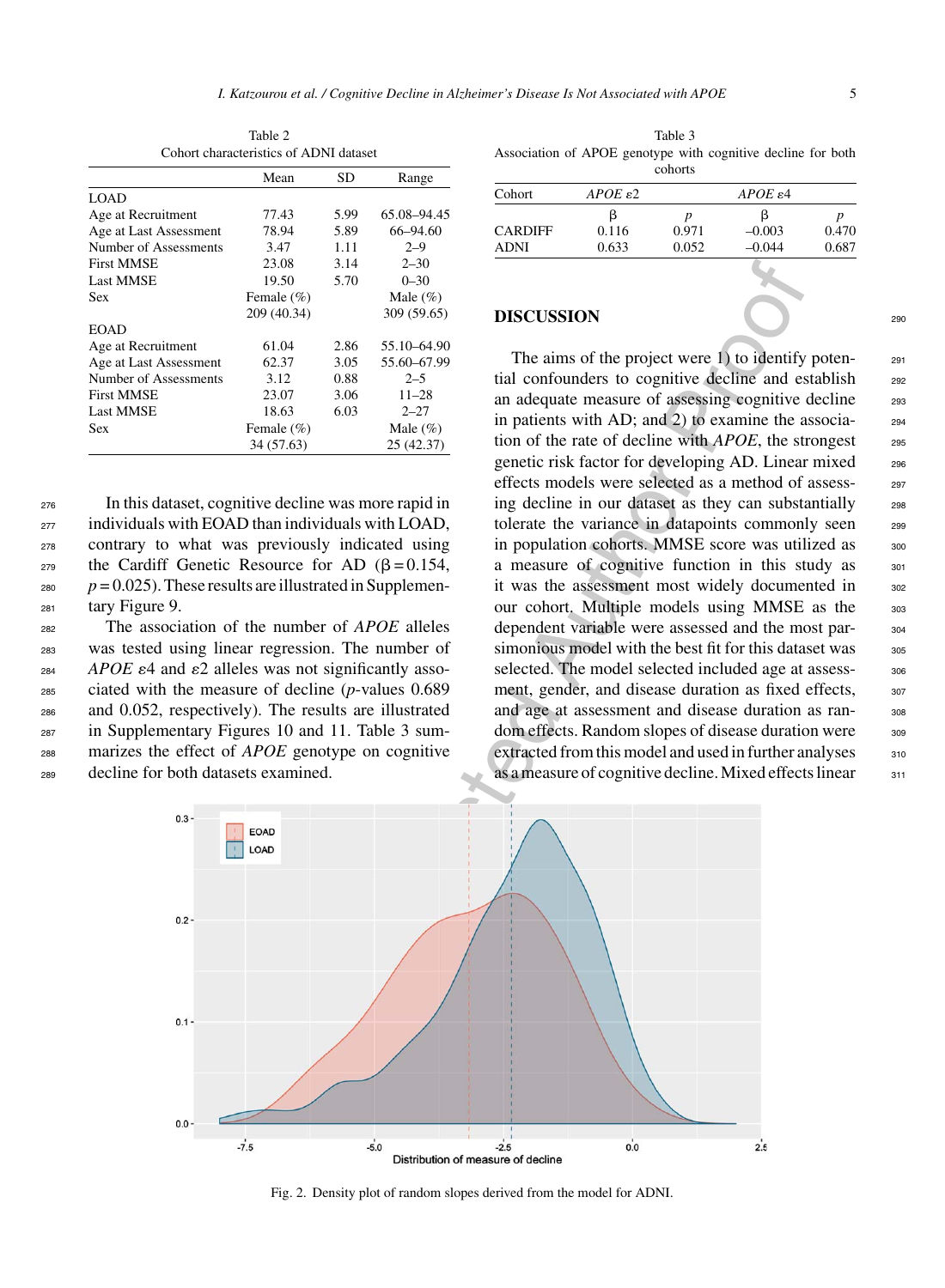models are used in a number of studies assessing the rate of decline in AD [13, 22], as they are consid- ered a robust method for handling longitudinal data [34]. Others have utilized different methods, includ- ing multi-task exclusive relationship models [27] and 317 machine learning algorithms [29]. However, the mea- sures of cognition and methods of modeling vary widely between studies, and there is no established method of assessing the rate of cognitive decline in <sup>321</sup> AD.

 To examine how the age at disease onset influ- ences cognitive decline in AD, the rate of decline in individuals with EOAD and LOAD was com-325 pared. Interestingly, individuals with LOAD seem to decline slightly faster than individuals with EOAD in the Cardiff Genetic Resource for AD dataset, 328 however this result was not significant  $(p=0.307)$ . Based on existing literature, there is a suggestion that patients with EOAD tend to deteriorate faster [39–42], although there are studies showing no asso- ciation of rate of decline with age at disease onset [43], and others showing that patients with an earlier onset decline slower [44], as found in this dataset. A factor that could influence in this result is that average disease duration at recruitment was 6.32 for LOAD 337 individuals, compared to for 8.74 EOAD. Therefore, if cognitive decline is not a linear process, it is pos- sible that the two groups are on different phases of disease, which affect cognition differently, or even 341 that the individuals in the EOAD group have already 342 declined significantly at the point of recruitment, therefore they do not show much further decline as the study continues. Moreover, another important factor 345 influencing this result is that age at symptom onset is often based on the patient's or caregiver's account and not on examination by a clinical professional. 348 Therefore, the reliability of this variable is question- able. This can be problematic as the duration of the disease, defined as time from first manifestation of symptoms, is an important predictor of disease sever- ity and progression in AD. Moreover, the sample size for the EOAD group was rather small (N = 76), there- fore any results drawn from it should be interpreted with caution.

 A replication of this result was attempted using the publicly available ADNI dataset, where a measure of cognitive decline was computed using the same meth- ods as in the Cardiff Genetic Resource for AD cohort. In this dataset individuals with EOAD showed a bor- derline significant accelerated decline compared to  $_{362}$  individuals with LOAD ( $\beta$  = 0.154,  $p$  = 0.025). How-ever, as ADNI does not include information on age

at disease onset, disease duration was calculated dif- <sup>364</sup> ferently for this cohort than for the Cardiff Genetic 365 Resource for AD cohort, which may account for some 366 of the differences in results. 367

otices the reaction of the matrix and the proof of the still debate and to find the and to fract on control and the still debate and the still debate and the still debate and the state of equitive decline in in AD patient The association of *APOE* genotype with cognitive <sub>368</sub> decline was assessed. *APOE* is the strongest genetic <sup>369</sup> predictor of AD, however its effect on cognitive 370 decline is still debatable, with some studies show-<br>371 ing that *APOE*  $\varepsilon$ 4 alleles can lead to faster decline 372 in AD patients [20, 21], others showing that *APOE* 373 genotype has no effect on cognitive and functional 374 impairment  $[23, 25]$ , and studies even finding that  $375$ *APOE*  $\varepsilon$ 4 alleles can lead to slower disease course  $376$ in AD  $[24]$ . In this study, *APOE* genotype was not  $377$ found to affect the rate of decline in either of the two  $378$ datasets (Table 3 and Supplementary Figures 5, 6,  $\frac{378}{27}$ 10, and 11). Del-Aguila et al. found an association 380 between the rate of cognitive decline and the num-<br>381 ber of *APOE*  $\varepsilon$ 4 alleles [22]; however, their study 382 design was different, including individuals with mild 383 cognitive impairment (MCI) as well as AD, and the  $384$ method of assessing cognition used was CDR, not 385 MMSE. Moreover, studies looking at neuroimaging 386 progression biomarkers using ADNI have shown an <sup>387</sup> association between the number of *APOE*  $\varepsilon$ 4 alle-<br><sub>388</sub> les and the markers examined [45]; however, the 389 presence of neuroimaging findings is not necessarily correlated with the presence of a more severe 391 clinical phenotype in individuals with AD. There- <sup>392</sup> fore, combining cognitive assessments with imaging 393 biomarkers might be beneficial for an accurate esti- <sup>394</sup> mation of the disease progression. Finally, a link 395 between the rate of cognitive decline in individuals  $396$ with MCI and the *APOE* genotype has been previ-<br>397 ously examined  $[46, 47]$ , and an association between  $398$ the  $APOE \varepsilon 4$  allele and the risk of progression from  $398$ MCI to the early stages of AD has been established  $400$ [48, 49]. However, as the Cardiff Genetic Resource  $\qquad$ for AD did not recruit individuals with MCI, this was  $402$ not investigated in this study.

This study attempted to derive a measure of cognitive decline in AD using longitudinal data of <sup>405</sup> cognition in AD patients. However, in addition to cog- <sup>406</sup> nitive decline, AD progression leads to impairment in  $407$ many functional activities. Therefore, integration of  $\qquad$ assessment scales that assess activities of daily living, <sup>409</sup> like IADL and CDR, in the statistical modeling might  $410$ improve the accuracy of the measures generated. The  $411$ measure of decline computed in this project was  $412$ tested for association with *APOE* genotype, a wellestablished genetic marker of AD that was available  $414$ in our cohort. There are numerous other factors that  $415$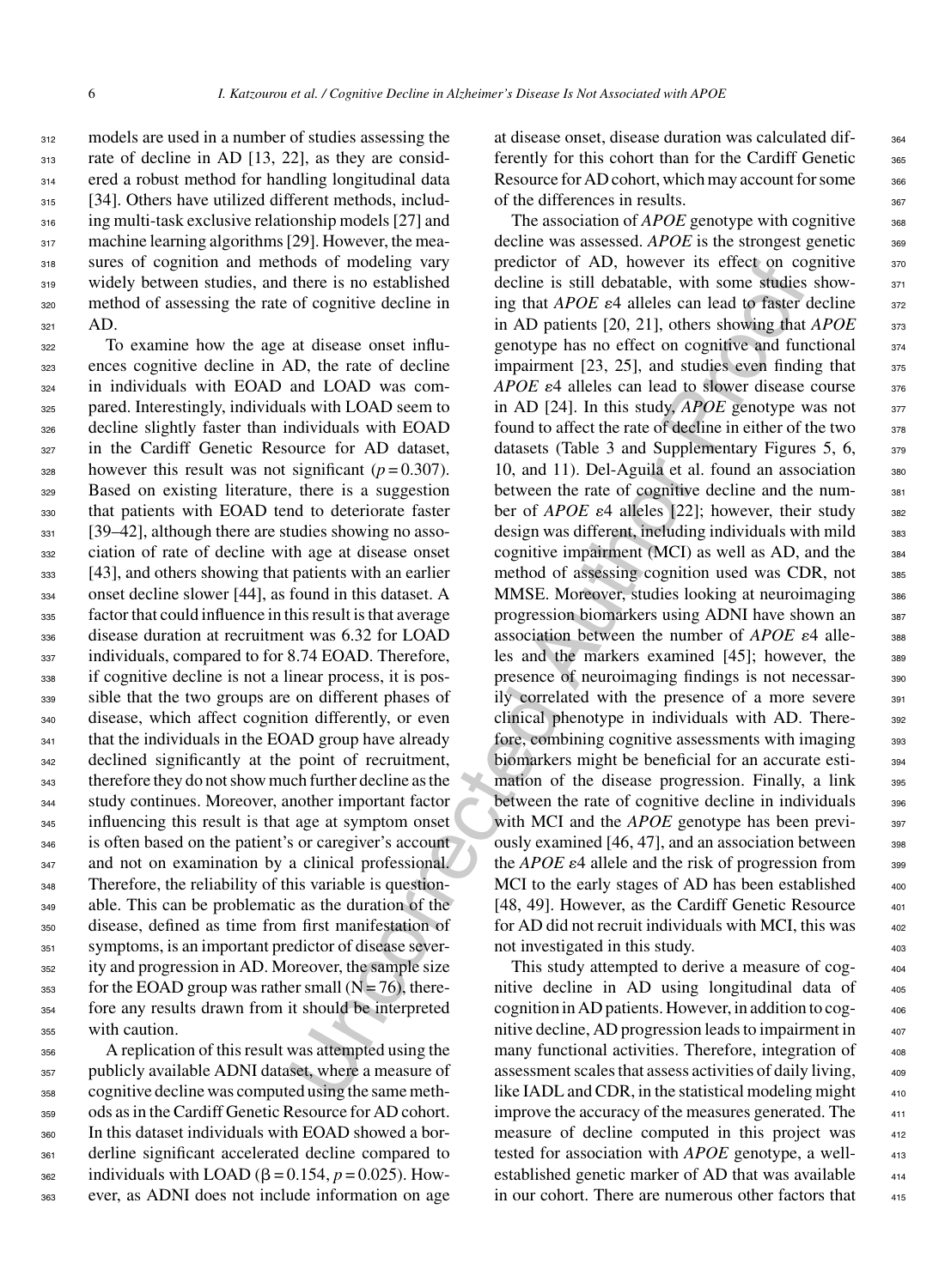have been shown to influence rate of cognitive decline in AD patients, like educational attainment, variables associated with diet and lifestyle and deprivation indices. Addition of such variables could enhance the model fit and produce more accurate measures of decline however they would substantially decrease the sample size due to high missingness in our data, therefore we did not include them in this study.

#### <sup>424</sup> **CONCLUSIONS**

 To conclude, this study investigated a method of computing a measure of the rate of cognitive decline <sup>427</sup> in patients with AD in the Cardiff Genetic Resource for AD and tested it for association with the strongest genetic predictor for sporadic AD, *APOE*. No asso- ciation was found between the rate of cognitive decline in AD patients and *APOE* genotype in this dataset or in the replication dataset. This result raises some important questions regarding the relationship between neuropathological findings and clinical pro- gression in AD. Replication of these results in a larger dataset might help uncover latent associations between*APOE*genotype and rate of decline, however research into alternative genetic drivers of cognitive decline is also crucial.

#### <sup>440</sup> **ACKNOWLEDGMENTS**

 The IK studentship was supported by Wellcome Trust. The work at Cardiff University was sup- ported by Medical Research Council (MRC) Centre (MR/L010305/1 and MR/T04604X/1), the Demen- tia Research Institute [UKDRI supported by the Medical Research Council (MRC) (UKDRI-3003), Alzheimer's Research UK, and Alzheimer's Society], Welsh Government, Joint Programming for Neurode-generation (JPND), The Moondance Foundation.

 The data have been used in this study were pro- vided by ADNI (National Institutes of Health grant U01AG024904) and Department of Defense (DOD) ADNI (DOD award number W81XWH-12-2-0012). ADNI is funded by the National Institute of Aging, the National Institute of Biomedical Imaging and Bioengineering, and through generous contributions from the following: AbbVie, Alzheimer's Asso- ciation, Alzheimer's Drug Discovery Foundation, Araclon Biotech, BioClinica, Biogen, Bristol-Myers Squibb, CereSpin, Cogstate, Eisai, Elan Pharma- ceuticals, Eli Lilly and Company, EuroImmun, F. Hoffmann-La Roche and its affiliated com-

International Imagentia Scoperator, Piramal Imagentia Scope<br>
Health Researct Company an[d](http://dx.doi.org/10.3233/JAD-210685) the Secret Condition (Service, Takeda Pharmacettical Company and<br>
Health Research provides funds the Houndardon function of the Nord pany Genentech, Fujirebio, GE Healthcare, IXICO, <sup>463</sup> Janssen Alzheimer's Immunotherapy Research and 464 Development, Johnson & Johnson Pharmaceutical 465 Research & Development, Lumosity, Lundbeck,  $466$ Merck & Co, Meso Scale Diagnostics, NeuroRx  $467$ Research, Neurotrack Technologies, Novartis Phar-<br>468 maceuticals Corporation, Pfizer, Piramal Imagining,  $469$ Servier, Takeda Pharmaceutical Company, and Transition Therapeutics. The Canadian Institutes of  $471$ Health Research provides funds to support ADNI 472 clinical sites in Canada. Private sector contributions  $473$ are facilitated by the Foundation for the National 474 Institutes of Health (https://fmih.org/). The grantee  $475$ organization is the Northern California Institute for  $476$ Research and Education, and the study is coordinated  $477$ by the Alzheimer's Therapeutic Research Institute at  $478$ the University of Southern California. ADNI data are  $479$ disseminated by the Laboratory for Neuro Imaging 480 at the University of Southern California. <sup>481</sup>

Authors' disclosures available online 482 [\(https://www.j-alz.com/manuscript-disclosures/21-](https://www.j-alz.com/manuscript-disclosures/21-0685r1) <sup>483</sup>  $0685r1$ .

## **SUPPLEMENTARY MATERIAL** <sup>485</sup>

The supplementary material is available in the 486 electronic version of this article: [http://dx.doi.org/](http://dx.doi.org/10.3233/JAD-210685) <sup>487</sup> 10.3233/JAD-210685. <sup>488</sup>

# **REFERENCES** <sup>489</sup>

- [1] Brookmeyer R, Johnson E, Ziegler-Graham K, Arrighi HM 490 (2007) Forecasting the global burden of Alzheimer's dis- <sup>491</sup> ease. *Alzheimers Dement* **3**, 186–191. <sup>492</sup>
- [2] Matthews FE, Arthur A, Barnes LE, Bond J, Jagger C, 493 Robinson L, Brayne C (2013) A two-decade comparison 494 of prevalence of dementia in individuals aged 65 years and <sup>495</sup> older from three geographical areas of England: Results of 496 the Cognitive Function and Ageing Study I and II. *Lancet* <sup>497</sup> **382**, 1405–1412. <sup>498</sup>
- [3] Prince M, Knapp M, Guerchet M, McCrone P, Prina M, 499 Comas-Herrera A, Wittenberg R, Adelaja B, Hu B, King 500 D, Rehill A, Salimkumar D (2014) *Dementia UK: Second* 501 *Edition - Overview*, Alzheimer's Society. 502
- [4] Deaths registered in England and Wales (series DR) Office 503 for National Statistics. 504
- [5] Lenox-Smith A, Reed C, Lebrec J, Belger M, Jones RW 505 (2016) Resource utilisation, costs and clinical outcomes in 506 non-institutionalised patients with Alzheimer's disease: 18- 507 month UK results from the GERAS observational study. 508 *BMC Geriatr* **16**, 195. 509
- [6] Habermann S, Cooper C, Katona C, Livingston G (2009) 510 Predictors of entering 24-h care for people with Alzheimer's 511 disease: Results from the LASER-AD study. *Int J Geriatr* 512 *Psychiatry* **24**, 1291–1298. 513
- [7] Tschanz JT, Corcoran CD, Schwartz S, Treiber K, Green 514 RC, Norton MC, Mielke MM, Piercy K, Steinberg M, 515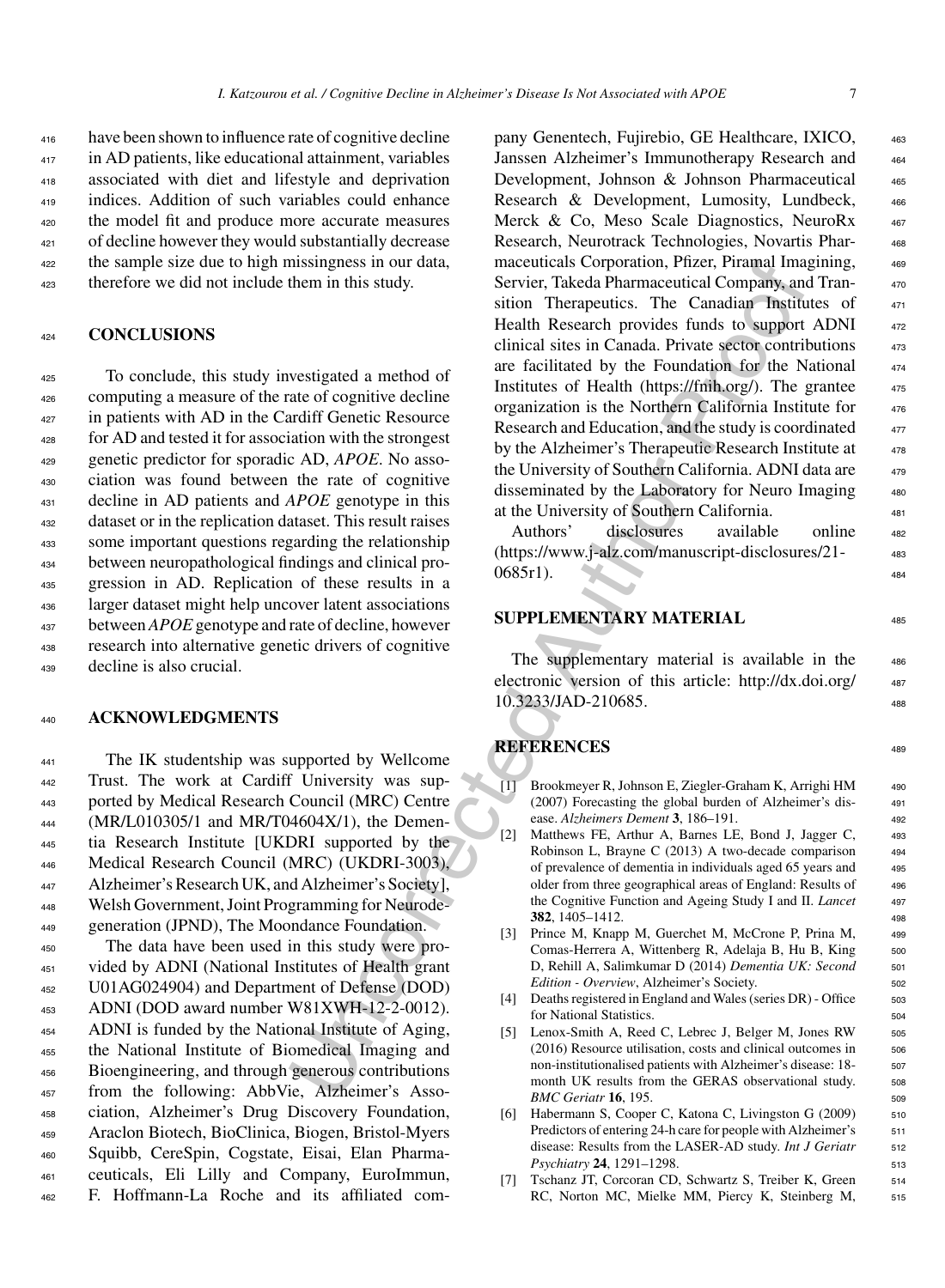Rabins PV, Leoutsakos J-M, Welsh-Bohmer KA, Breit- ner JCS, Lyketsos CG (2011) Progression of cognitive, functional and neuropsychiatric symptom domains in a population cohort with Alzheimer's dementia: The Cache County Dementia Progression Study. *Am J Geriatr Psychi-atry* **19**, 532–542.

- 522 [8] Cortes F, Nourhashémi F, Guérin O, Cantet C, Gillette-<sup>523</sup> Guyonnet S, Andrieu S, Ousset P-J, Vellas B, REAL-FR <sup>524</sup> Group (2008) Prognosis of Alzheimer's disease today: A <sup>525</sup> two-year prospective study in 686 patients from the REAL-<sup>526</sup> FR Study. *Alzheimers Dement* **4**, 22–29.
- <sup>527</sup> [9] Soto ME, Andrieu S, Arbus C, Ceccaldi M, Couratier <sup>528</sup> P, Dantoine T, Dartigues J-F, Gillette-Guyonnet S, <sup>529</sup> Nourhashemi F, Ousset P-J, Poncet M, Portet F, Touchon <sup>530</sup> J, Vellas B (2008) Rapid cognitive decline in Alzheimer's <sup>531</sup> disease. Consensus paper. *J Nutr Health Aging* **12**, 703–713.
- <sup>532</sup> [10] Duthie A, Chew D, Soiza RL (2011) Non-psychiatric <sup>533</sup> comorbidity associated with Alzheimer's disease. *QJM Mon* <sup>534</sup> *J Assoc Physicians* **104**, 913–920.
- <sup>535</sup> [11] Sona A, Ellis KA, Ames D (2013) Rapid cognitive decline in <sup>536</sup> Alzheimer's disease: A literature review. *Int Rev Psychiatry* <sup>537</sup> **25**, 650–658.
- <sup>538</sup> [12] Wilson RS, McCann JJ, Li Y, Aggarwal NT, Gilley DW, <sup>539</sup> Evans DA (2007) Nursing home placement, day care use, <sup>540</sup> and cognitive decline in Alzheimer's disease. *Am J Psychi-*<sup>541</sup> *atry* **164**, 910–915.
- <sup>542</sup> [13] Wattmo C, Wallin *A˚*K (2017) Early- versus late-onset <sup>543</sup> Alzheimer's disease in clinical practice: Cognitive and <sup>544</sup> global outcomes over 3 years. *Alzheimers Res Ther* **9**, 70.
- <sup>545</sup> [14] Folstein MF, Folstein SE, McHugh PR (1975) "Mini-mental <sup>546</sup> state". A practical method for grading the cognitive state of <sup>547</sup> patients for the clinician. *J Psychiatr Res* **12**, 189–198.
- <sup>548</sup> [15] Morris JC (1993) The Clinical Dementia Rating (CDR): <sup>549</sup> Current version and scoring rules. *Neurology* **43**, 2412- <sup>550</sup> 2414.
- <sup>551</sup> [16] (1993) Barthel Activities of Daily Living (ADL) Index. <sup>552</sup> *Occas Pap R Coll Gen Pract* 24.
- <sup>553</sup> [17] Lewczuk P, Riederer P, O'Bryant SE, Verbeek MM, Dubois <sup>554</sup> B, Visser PJ, Jellinger KA, Engelborghs S, Ramirez A, Par-<sup>555</sup> netti L, Jack CR, Teunissen CE, Hampel H, Lleo A, Jessen F, ´ <sup>556</sup> Glodzik L, de Leon MJ, Fagan AM, Molinuevo JL, Jansen <sup>557</sup> WJ, Winblad B, Shaw LM, Andreasson U, Otto M, Mol-<sup>558</sup> lenhauer B, Wiltfang J, Turner MR, Zerr I, Handels R, <sup>559</sup> Thompson AG, Johansson G, Ermann N, Trojanowski JQ, <sup>560</sup> Karaca I, Wagner H, Oeckl P, van Waalwijk van Doorn L, <sup>561</sup> Bjerke M, Kapogiannis D, Kuiperij HB, Farotti L, Li Y, Gor-<sup>562</sup> don BA, Epelbaum S, Vos SJB, Klijn CJM, Van Nostrand <sup>563</sup> WE, Minguillon C, Schmitz M, Gallo C, Mato AL, Thibaut <sup>564</sup> F, Lista S, Alcolea D, Zetterberg H, Blennow K, Kornhuber <sup>565</sup> J, Riederer P, Gallo C, Kapogiannis D, Mato AL, Thibaut <sup>566</sup> F (2018) Cerebrospinal fluid and blood biomarkers for neu-<sup>567</sup> rodegenerative dementias: 3An update of the Consensus <sup>568</sup> of the Task Force on Biological Markers in Psychiatry of <sup>569</sup> the World Federation of Societies of Biological Psychiatry. <sup>570</sup> *World J Biol Psychiatry* **19**, 244–328.
- <sup>571</sup> [18] Johnson KA, Fox NC, Sperling RA, Klunk WE (2012) Brain <sup>572</sup> Imaging in Alzheimer disease. *Cold Spring Harb Perspect* <sup>573</sup> *Med* **2**, a006213.
- <sup>574</sup> [19] Kunkle BW, Grenier-Boley B, Sims R, Bis JC, Damotte V, <sup>575</sup> Naj AC, Boland A, Vronskaya M, Lee SJ van der, Amlie-<sup>576</sup> Wolf A, et al. (2019) Genetic meta-analysis of diagnosed <sup>577</sup> Alzheimer's disease identifies new risk loci and implicates <sup>578</sup> A, tau, immunity and lipid processing. *Nat Genet* **51**, 414.
- <sup>579</sup> [20] Ito K, Corrigan B, Zhao Q, French J, Miller R, Soares H, <sup>580</sup> Katz E, Nicholas T, Billing B, Anziano R, Fullerton T,

Alzheimer's Disease Neuroimaging Initiative (2011) Dis- 581 ease progression model for cognitive deterioration from <sup>582</sup> Alzheimer's Disease Neuroimaging Initiative database. 583 *Alzheimers Dement* **7**, 151–160. <sup>584</sup>

- [21] Hirono N, Hashimoto M, Yasuda M, Kazui H, Mori E (2003) 585 Accelerated memory decline in Alzheimer's disease with 586 apolipoprotein  $\varepsilon$ 4 allele. *J Neuropsychiatry Clin Neurosci* 587 **15**, 354–358. 588
- [22] Del-Aguila JL, Fernández MV, Schindler S, Ibanez L, Dem- 589 ing Y, Ma S, Saef B, Black K, Budde J, Norton J, Chasse 590 R, Harari O, Goate A, Xiong C, Morris JC, Carlos C (2018) 591 Assessment of the genetic architecture of Alzheimer's Dis- 592 ease risk in rate of memory decline. *J Alzheimers Dis* **62**, <sup>593</sup> 745–756. <sup>594</sup>
- [23] Kleiman T, Zdanys K, Black B, Rightmer T, Grey M, Gar- 595 man K, MacAvoy M, Gelernter J, Dyck C van (2006) 596 Apolipoprotein  $E \epsilon 4$  allele is unrelated to cognitive or  $597$ functional decline in Alzheimer's disease: Retrospective 598 and prospective analysis. *Dement Geriatr Cogn Disord* **22**, <sup>599</sup> 73–82. <sup>600</sup>
- [24] Hoyt BD, Massman PJ, Schatschneider C, Cooke N, Doody 601 RS (2005) Individual growth curve analysis of APOE 602 -4–associated cognitive decline in Alzheimer disease. *Arch* <sup>603</sup> *Neurol* **62**, 454–459. 604
- [25] Allan CL, Ebmeier KP (2011) The influence of ApoE4 605 on clinical progression of dementia: A meta-analysis. *Int* 606 *J Geriatr Psychiatry* **26**, 520–526. 607
- Altheriner's dissected My CA (22) Del-Aquilar II. Fermández MV. Schmidtels, Javasce (Autorine) (4.422–22)<br>
1686 parisant Schmidtels, Neart A. Coccadi M. Countier R. Randa D. Gassenment of the genetic activities (Maria C. [26] Franzmeier N, Koutsouleris N, Benzinger T, Goate A, Karch 608 CM, Fagan AM, McDade E, Duering M, Dichgans M, Levin 609 J, Gordon BA, Lim YY, Masters CL, Rossor M, Fox NC, 610 O'Connor A, Chhatwal J, Salloway S, Danek A, Hassenstab <sup>611</sup> J, Schofield PR, Morris JC, Bateman RJ, the Alzheimer's 612 disease neuroimaging initiative (ADNI), the Dominantly 613 Inherited Alzheimer Network (DIAN), Ewers M (2020) <sup>614</sup> Predicting sporadic Alzheimer's disease progression via 615 inherited Alzheimer's disease-informed machine-learning. 616 *Alzheimers Dement* **16**, 501-511. <sup>617</sup>
	- [27] Wang M, Zhang D, Shen D, Liu M (2019) Multi-task 618 exclusive relationship learning for alzheimer's disease progression prediction with longitudinal data. *Med Image Anal* 620 **53**, 111–122. <sup>621</sup>
	- [28] Wang T, Qiu RG, Yu M (2018) Predictive modeling of the <sup>622</sup> progression of Alzheimer's disease with recurrent neural 623 networks. *Sci Rep* **8**, 9161. <sup>624</sup>
	- [29] Bhagwat N, Viviano JD, Voineskos AN, Chakravarty MM 625 (2018) Modeling and prediction of clinical symptom trajec- <sup>626</sup> tories in Alzheimer's disease using longitudinal data. *PLoS* 627 *Comput Biol* **14**, e1006376. <sup>628</sup>
	- [30] Haaksma ML, Calderón-Larrañaga A, Olde Rikkert MGM, e29 Melis RJF, Leoutsakos JS (2018) Cognitive and functional 630 progression in Alzheimer disease: A prediction model of 631 latent classes. *Int J Geriatr Psychiatry* **33**, 1057–1064. <sup>632</sup>
	- [31] Mueller SG, Weiner MW, Thal LJ, Petersen RC, Jack C, 633 Jagust W, Trojanowski JQ, Toga AW, Beckett L (2005) The <sup>634</sup> Alzheimer's Disease Neuroimaging Initiative. *Neuroimag-* <sup>635</sup> *ing Clin N Am* **15**, 869–xii. 636
	- [32] Hollingworth P, Sweet R, Sims R, Harold D, Russo G, 637 Abraham R, Stretton A, Jones N, Gerrish A, Chapman J, 638 Ivanov D, Moskvina V, Lovestone S, Priotsi P, Lupton M, <sup>639</sup> Brayne C, Gill M, Lawlor B, Lynch A, Craig D, McGuin- 640 ness B, Johnston J, Holmes C, Livingston G, Bass NJ, <sup>641</sup> Gurling H, McQuillin A, GERAD Consortium, National 642 Institute on Aging Late-Onset Alzheimer's Disease Fam- <sup>643</sup> ily Study Group, Holmans P, Jones L, Devlin B, Klei <sup>644</sup> L, Barmada MM, Demirci FY, DeKosky ST, Lopez OL, <sup>645</sup>